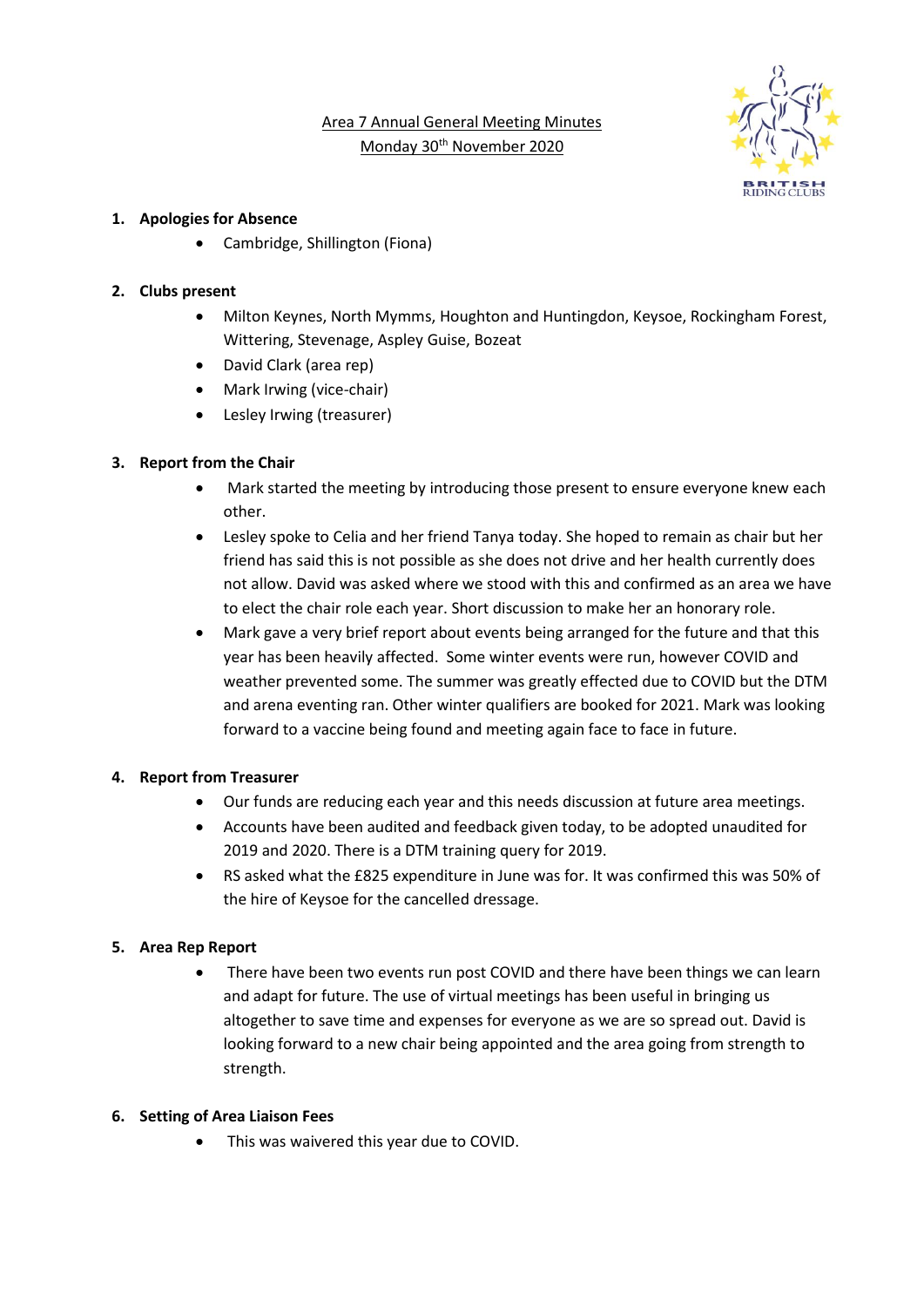- David commented this may need further discussion as the area has supported clubs with lost funds due to cancelled events (COVID but also high winds and flooding in early 2020). We need to consider the fees in case of future cancellations. Attendees were asked for comments.
	- o Mark commented we as an area are financially sound at this time due to a successful horse trials a few years ago (around £3500 was raised). Marks personal view was we would need to out the fees high or run an event that makes a profit. Club affiliation fee has previously been to cover the cost of running meetings.
	- $\circ$  Jo felt we should keep it as it is. There have been times when multiple clubs have asked for support when an event has made a loss. We do not know what the future holds and the £40 is not a large amount for a club. If the area end up with a large surplus in a few years' time it could be used to subsidise future events. Action: Mark/Lesley to send invoice to all clubs (until hand over to Katy completed) . David suggested each club be asked to share their details for key roles.

| <b>Role</b>              | <b>Current</b>           | <b>Proposed</b>          | <b>First and Seconded</b> |
|--------------------------|--------------------------|--------------------------|---------------------------|
| Chair                    | Celia Wicher             | <b>Rachael Stevenson</b> | Nicola Marston            |
|                          |                          |                          | Rebecca Rayner            |
| <b>Vice Chair</b>        | Mark Irwing              | Mark Irwing              | Laura Wray                |
|                          |                          |                          | Barbra Ward               |
| Secretary                | Kelly Bellham            | <b>Katherine Short</b>   | Kelly Bellham             |
|                          |                          |                          | <b>Rachael Stevenson</b>  |
| <b>Minutes Secretary</b> | <b>Rachael Stevenson</b> | To be incorporated in    |                           |
|                          |                          | secretary role           |                           |
| Treasurer                | Lesley Irwing            | <b>Katy Evans</b>        | Kelly Bellham             |
|                          |                          |                          | <b>Kit Hore</b>           |
| <b>Training Officer</b>  | <b>Kit Hore</b>          | <b>Kit Hore</b>          | Kelly Bellham             |
|                          |                          |                          | Jemma Hayley              |
| <b>Welfare Officer</b>   | Rachael Stevenson        | Rachael Stevenson        | N/A                       |
|                          | Kelly Bellham            | Kelly Bellham            |                           |
| <b>Web Master</b>        | Kelly Bellham            |                          | Nicola Marston            |
|                          |                          |                          | <b>Rachael Stevenson</b>  |

# **7. Election of Officers**

#### **Notes around elections**

- Mark Irwing and Rachael Stevenson both put themselves forward for the role of chair. Both gave a brief speech on why they would like to stand and then David collated a private chat of their votes. Jo suggested whoever did not get the role defaulted to vice chair. 10 votes in favour for Rachael and three for Mark.
- Lesley Irwing and Katy Evans both put themselves forward for the treasurer role. Vote for Katy 9 in favour, 4 Lesley.
- Agreed both Kelly and Rachael to continue as welfare officer. Agreed we can never have enough!